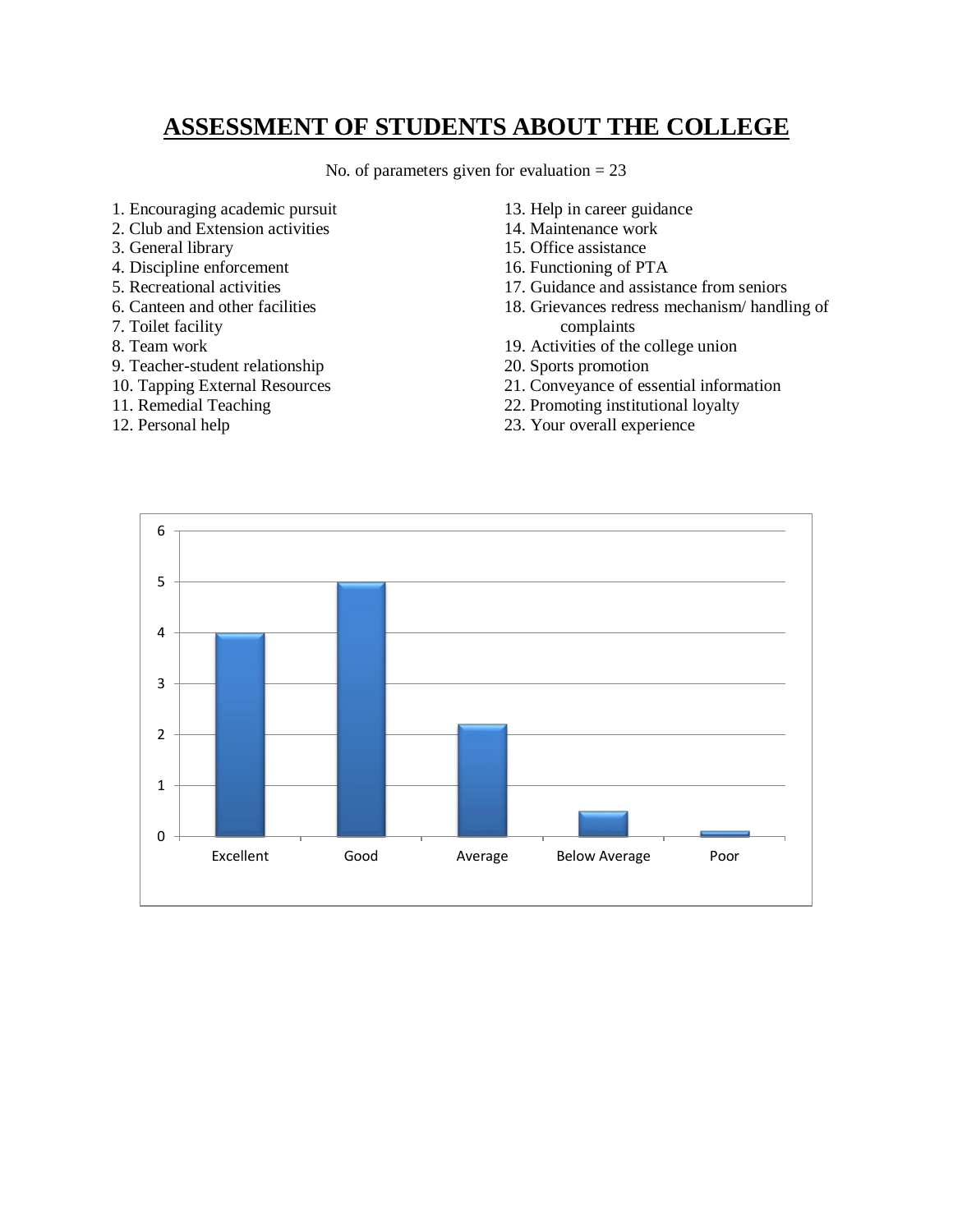## **ASSESSMENT OF STUDENTS ABOUT THE DEPARTMENTS**

No. of parameters given for evaluation = 19

- 1. Coverage of topics
- 2. Approachability
- 3. Creating general awareness
- 4. Discipline enforcement
- 5. Laboratory facilities
- 6. Library facilities
- 7. Personal help
- 8. Help in extra-curricular activities
- 9. Teacher student relationship
- 10. Team work
- 11. Tapping external resources
- 12. Extension activities
- 13. Remedial teaching
- 14. Help in career guidance
- 15. Promptness in daily communication
- 16. Conduct of tests and its evaluation
- 17. Organization within the department
- 18. Parent interaction
- 19. Your overall experience

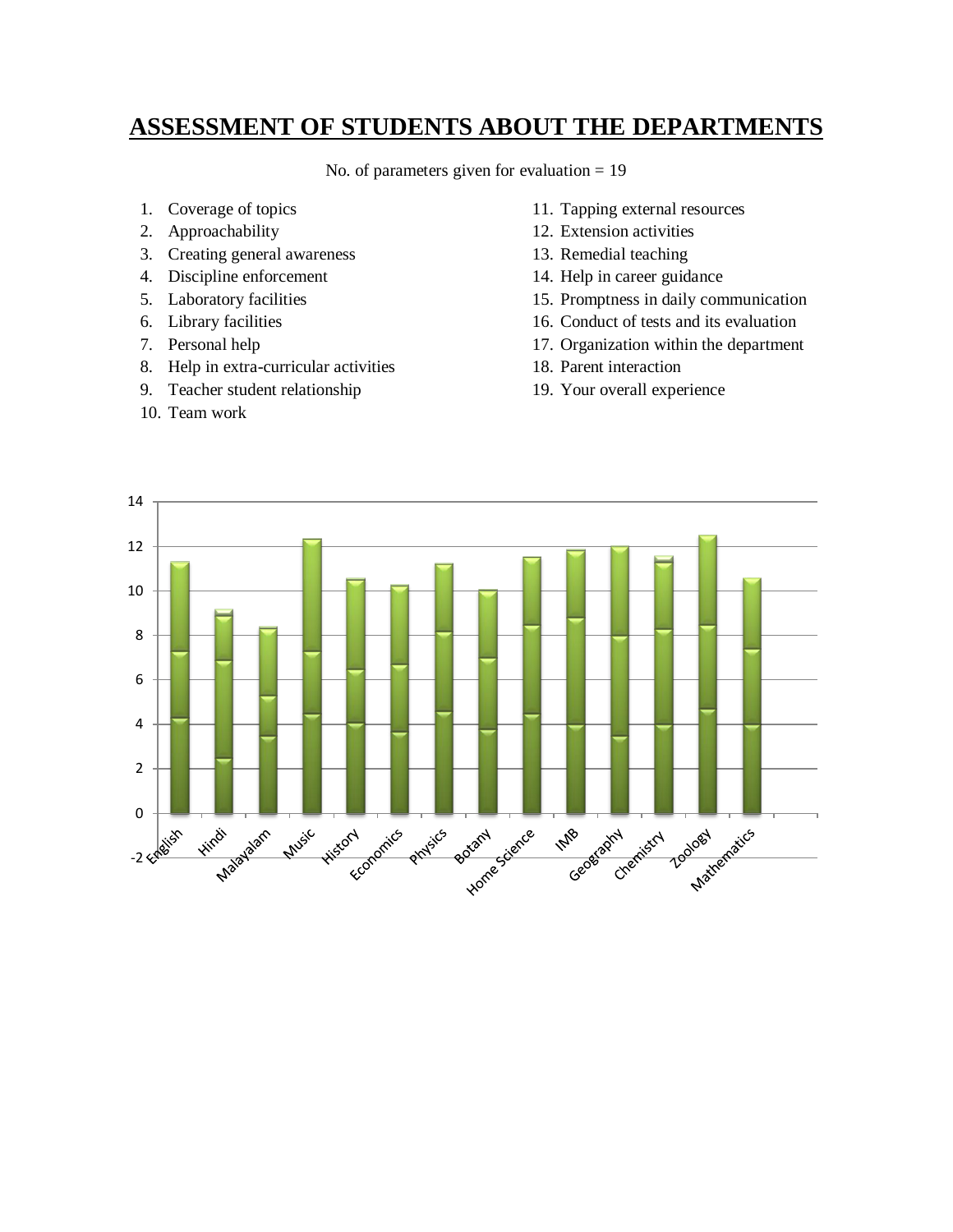# **ASSESSMENT OF STUDENTS ABOUT THE TEACHERS**

No. of parameters given for evaluation  $= 17$ 

- 1. Punctuality and regularity
- 2. Coverage of topics
- 3. Sincerity
- 4. Communication skills
- 5. Method of teaching
- 6. Encouraging student participation in class
- 7. Approachability
- 8. Discipline enforcement
- 9. Personal help
- 10. Help in extra-curricular activities
- 11. Nature and character
- 12. Teacher-student relationship
- 13. Remedial teaching
- 14. Help in career guidance
- 15. Conduct of tests and its evaluation
- 16. Finding alternate arrangements- when not available
- 17. Your overall experience

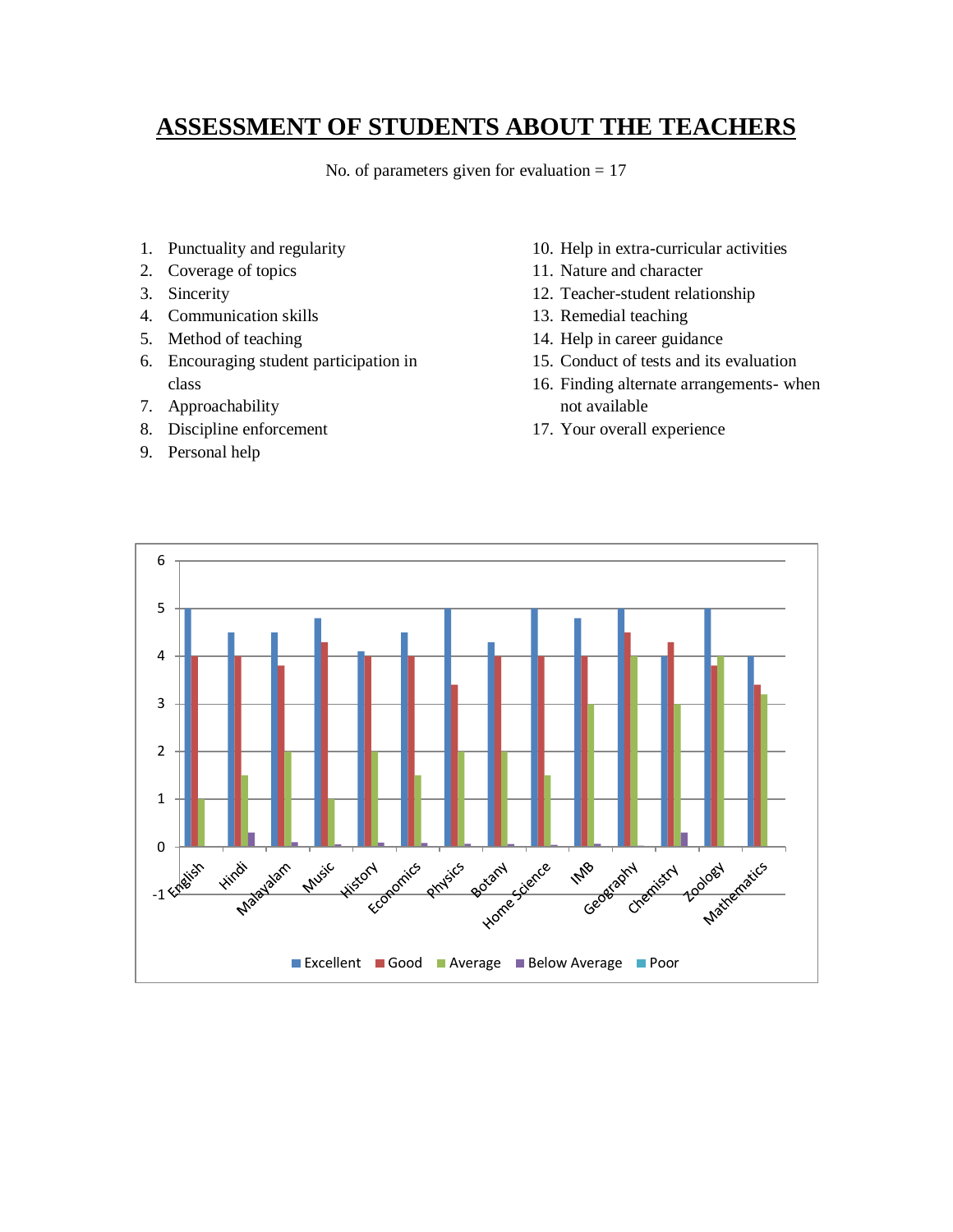#### **STUDENT FEEDBACK FORM - COLLEGE**

Department \_\_\_\_\_\_\_\_\_\_\_\_\_\_\_\_\_\_\_\_\_\_\_\_\_\_\_\_\_Class \_\_\_\_\_\_\_\_\_\_\_\_\_\_\_\_\_\_\_\_\_\_\_\_\_\_\_\_\_\_\_\_\_\_ Academic Year \_\_\_\_\_\_\_\_\_\_\_\_\_\_

Assess your **COLLEGE** based on the following parameters by putting a tick-mark in the appropriate column.

| Sl. No. | <b>Parameters</b>                    | <b>Excellent</b> | Good | Average | <b>Below Avg</b> | Poor |
|---------|--------------------------------------|------------------|------|---------|------------------|------|
| 1.      | Encouraging academic pursuit         |                  |      |         |                  |      |
| 2.      | <b>Club and Extension activities</b> |                  |      |         |                  |      |
| 3.      | General library                      |                  |      |         |                  |      |
| 4.      | Discipline enforcement               |                  |      |         |                  |      |
| 5.      | <b>Recreational activities</b>       |                  |      |         |                  |      |
| 6.      | Canteen and other facilities         |                  |      |         |                  |      |
| 7.      | <b>Toilet facility</b>               |                  |      |         |                  |      |
| 8.      | Team work                            |                  |      |         |                  |      |
| 9.      | Teacher-student relationship         |                  |      |         |                  |      |
| 10.     | <b>Tapping External Resources</b>    |                  |      |         |                  |      |
| 11.     | <b>Remedial Teaching</b>             |                  |      |         |                  |      |
| 12.     | Personal help                        |                  |      |         |                  |      |
| 13.     | Help in career guidance              |                  |      |         |                  |      |
| 14.     | Maintenance work                     |                  |      |         |                  |      |
| 15.     | Office assistance                    |                  |      |         |                  |      |
| 16.     | Functioning of PTA                   |                  |      |         |                  |      |
| 17.     | Guidance and assistance from seniors |                  |      |         |                  |      |
| 18.     | Grievances redress mechanism/        |                  |      |         |                  |      |
|         | handling of complaints               |                  |      |         |                  |      |
| 19.     | Activities of the college union      |                  |      |         |                  |      |
| 20.     | Sports promotion                     |                  |      |         |                  |      |
| 21.     | Conveyance of essential information  |                  |      |         |                  |      |
| 22.     | Promoting institutional loyalty      |                  |      |         |                  |      |
| 23.     | Your overall experience              |                  |      |         |                  |      |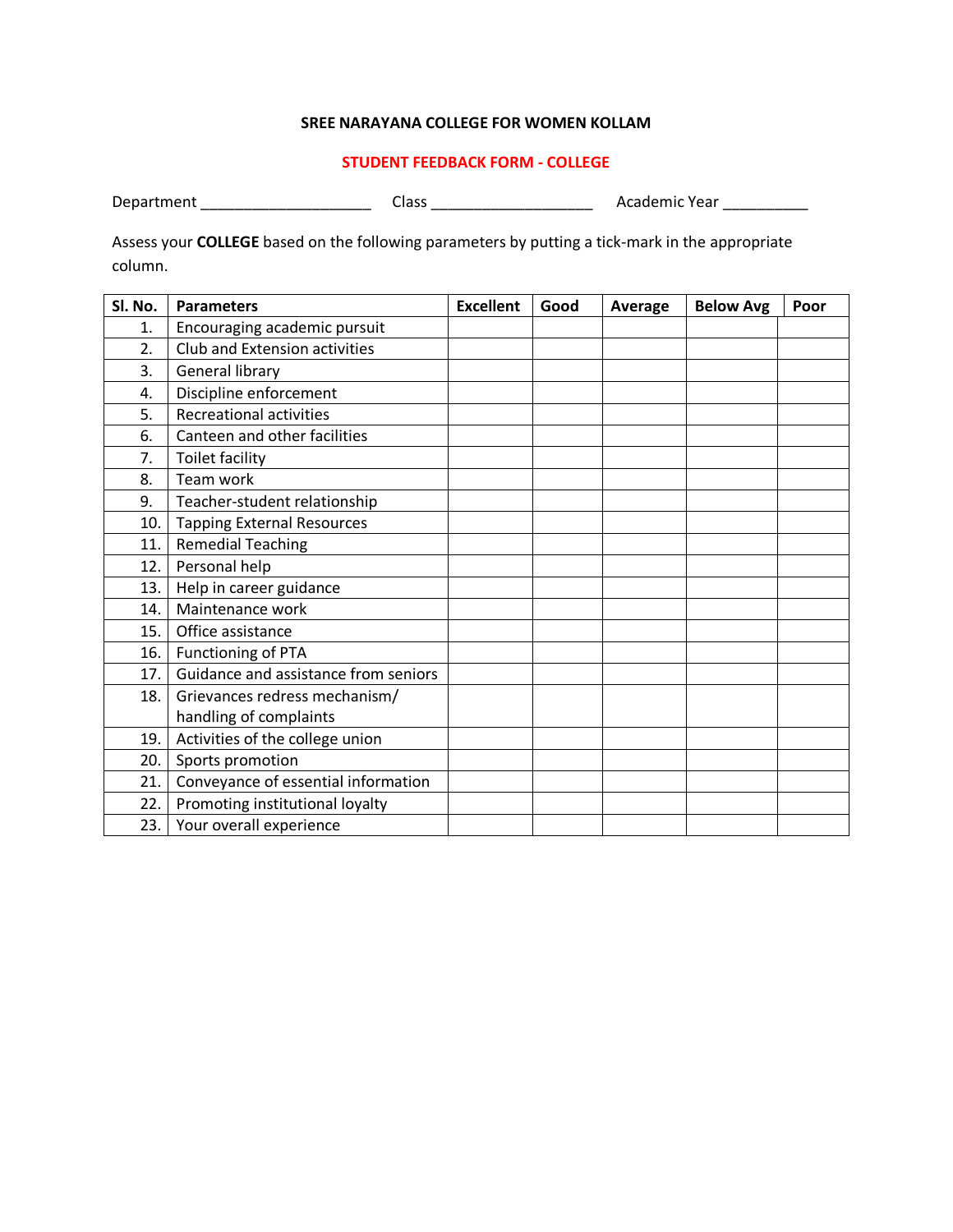#### **STUDENT FEEDBACK FORM - DEPARTMENT**

| Department | Iner<br>-id> | Academic Year |
|------------|--------------|---------------|
|------------|--------------|---------------|

Assess your **DEPARTMENT** based on the following parameters by putting a tick-mark in the appropriate column.

| Sl. No. | <b>Parameters</b>                   | <b>Excellent</b> | Good | Average | <b>Below Avg</b> | Poor |
|---------|-------------------------------------|------------------|------|---------|------------------|------|
| 1.      | Coverage of topics                  |                  |      |         |                  |      |
| 2.      | Approachability                     |                  |      |         |                  |      |
| 3.      | Creating general awareness          |                  |      |         |                  |      |
| 4.      | Discipline enforcement              |                  |      |         |                  |      |
| 5.      | Laboratory facilities               |                  |      |         |                  |      |
| 6.      | Library facilities                  |                  |      |         |                  |      |
| 7.      | Personal help                       |                  |      |         |                  |      |
| 8.      | Help in extra-curricular activities |                  |      |         |                  |      |
| 9.      | Teacher student relationship        |                  |      |         |                  |      |
| 10.     | Team work                           |                  |      |         |                  |      |
| 11.     | Tapping external resources          |                  |      |         |                  |      |
| 12.     | <b>Extension activities</b>         |                  |      |         |                  |      |
| 13.     | Remedial teaching                   |                  |      |         |                  |      |
| 14.     | Help in career guidance             |                  |      |         |                  |      |
| 15.     | Promptness in daily communication   |                  |      |         |                  |      |
| 16.     | Conduct of tests and its evaluation |                  |      |         |                  |      |
| 17.     | Organization within the department  |                  |      |         |                  |      |
| 18.     | Parent interaction                  |                  |      |         |                  |      |
| 19.     | Your overall experience             |                  |      |         |                  |      |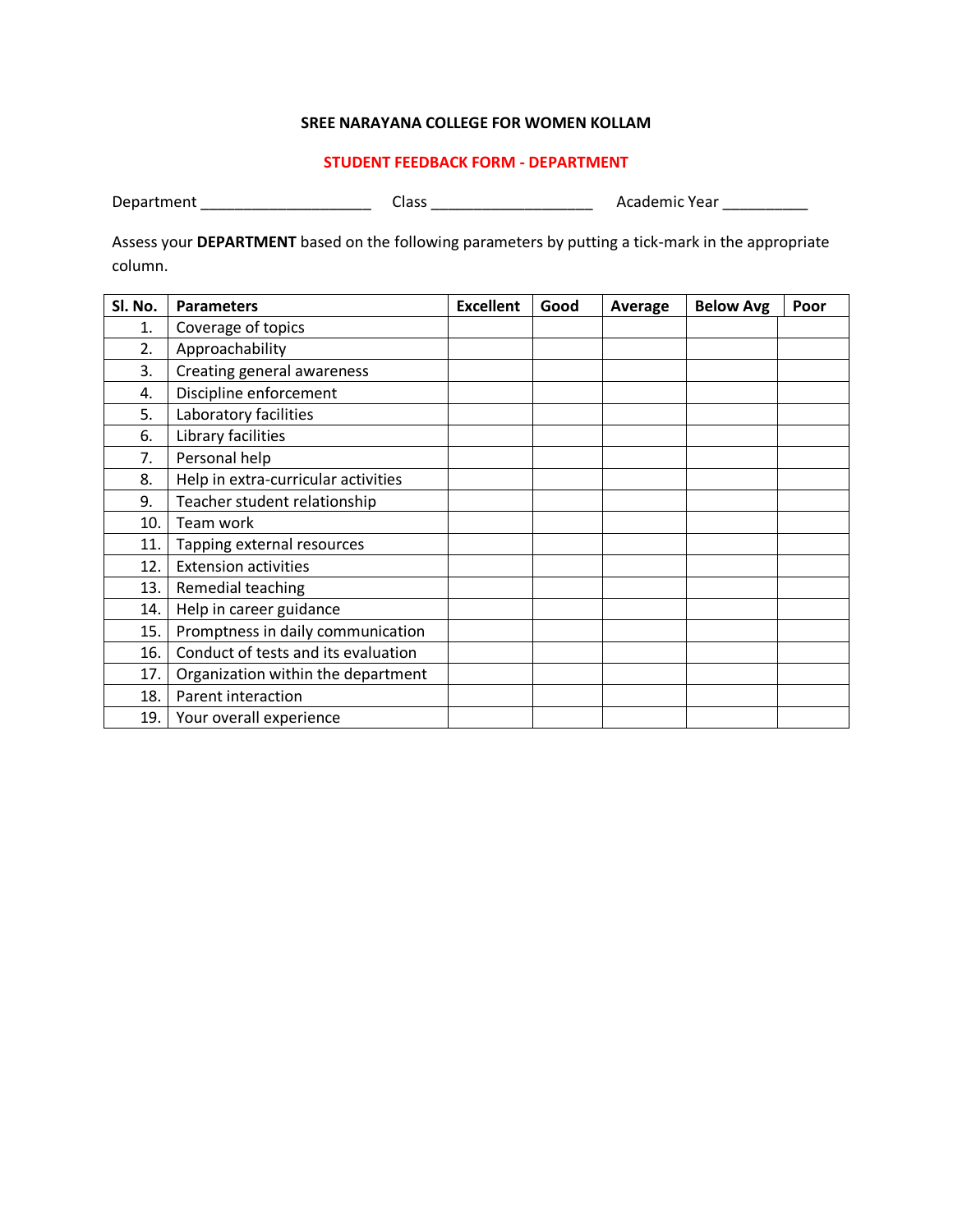### **STUDENT FEEDBACK FORM - TEACHER**

Department \_\_\_\_\_\_\_\_\_\_\_\_\_\_\_\_\_\_\_\_\_\_\_\_\_\_\_\_\_Class \_\_\_\_\_\_\_\_\_\_\_\_\_\_\_\_\_\_\_\_\_\_\_\_\_\_\_\_\_\_\_\_\_\_ Academic Year \_\_\_\_\_\_\_\_\_\_\_\_\_\_

Assess your **TEACHER** based on the following parameters by putting a tick-mark in the appropriate column.

| Sl. No. | <b>Parameters</b>                    | <b>Excellent</b> | Good | Average | <b>Below Avg</b> | Poor |
|---------|--------------------------------------|------------------|------|---------|------------------|------|
| 1.      | Punctuality and regularity           |                  |      |         |                  |      |
| 2.      | Coverage of topics                   |                  |      |         |                  |      |
| 3.      | Sincerity                            |                  |      |         |                  |      |
| 4.      | <b>Communication skills</b>          |                  |      |         |                  |      |
| 5.      | Method of teaching                   |                  |      |         |                  |      |
| 6.      | Encouraging student participation in |                  |      |         |                  |      |
|         | class                                |                  |      |         |                  |      |
| 7.      | Approachability                      |                  |      |         |                  |      |
| 8.      | Discipline enforcement               |                  |      |         |                  |      |
| 9.      | Personal help                        |                  |      |         |                  |      |
| 10.     | Help in extra-curricular activities  |                  |      |         |                  |      |
| 11.     | Nature and character                 |                  |      |         |                  |      |
| 12.     | Teacher-student relationship         |                  |      |         |                  |      |
| 13.     | Remedial teaching                    |                  |      |         |                  |      |
| 14.     | Help in career guidance              |                  |      |         |                  |      |
| 15.     | Conduct of tests and its evaluation  |                  |      |         |                  |      |
| 16.     | Finding alternate arrangements-      |                  |      |         |                  |      |
|         | when not available                   |                  |      |         |                  |      |
| 17.     | Your overall experience              |                  |      |         |                  |      |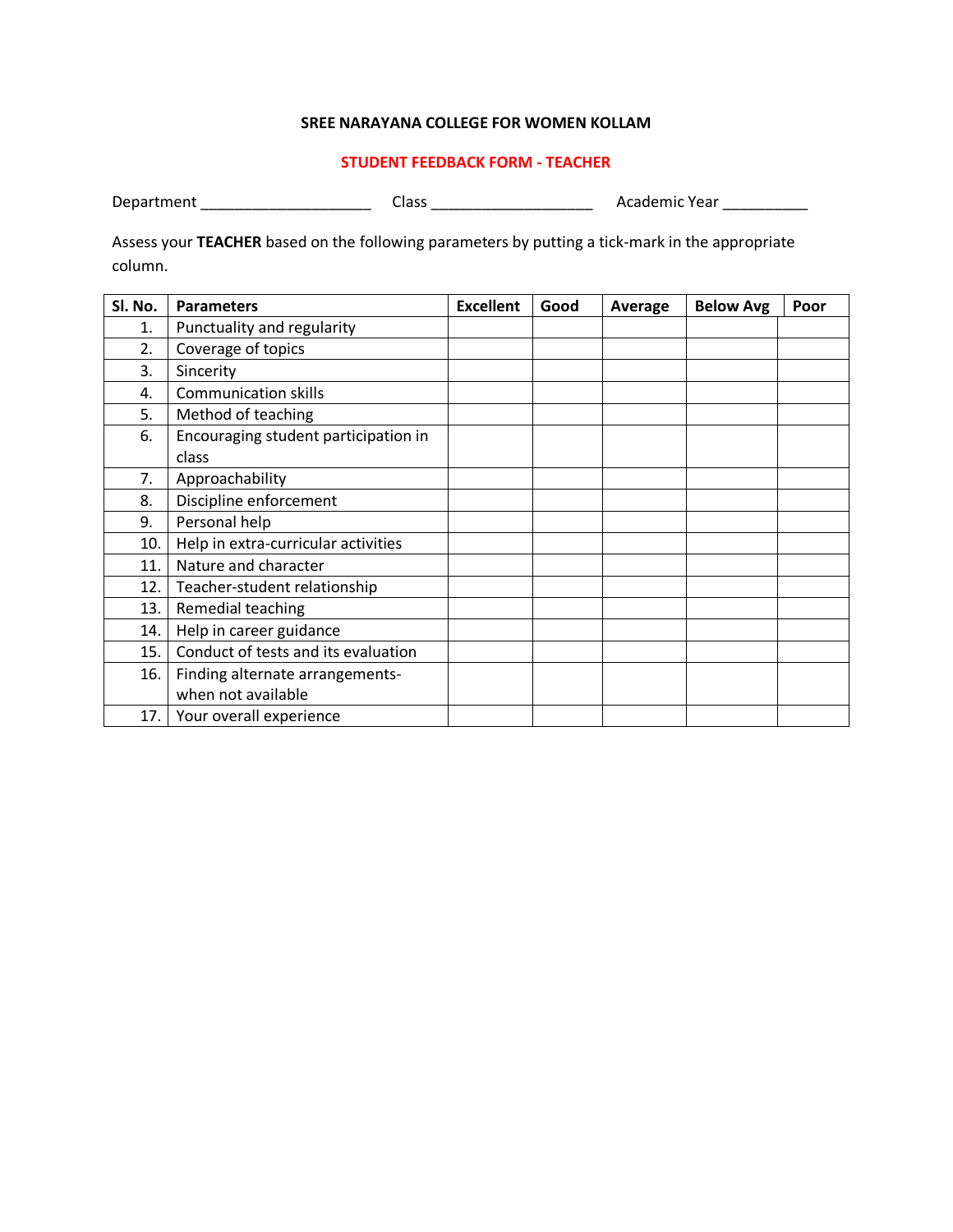### **PARENTS FEEDBACK FORM**

Please fill this form carefully with necessary details based on your own experience and the experience of your child/ward at Sree Narayana College for Women, Kollam. The information you provide is intended to improve the quality of education provided by the college and will be treated as strictly confidential.

Class of Child/Ward **Example 2018** Subject/Main

Please rate the following features from 1 to 9:

| Sl. No. | <b>Parameters</b>                 | <b>Excellent</b> | Good | Average | <b>Below Avg</b> | Poor |
|---------|-----------------------------------|------------------|------|---------|------------------|------|
| 1.      | Infrastructure and facilities for |                  |      |         |                  |      |
|         | academic work                     |                  |      |         |                  |      |
| 2.      | Teaching and teachers             |                  |      |         |                  |      |
| 3.      | Library                           |                  |      |         |                  |      |
| 4.      | Canteen                           |                  |      |         |                  |      |
| 5.      | Office                            |                  |      |         |                  |      |
| 6.      | Laboratory                        |                  |      |         |                  |      |
| 7.      | General atmosphere of the campus  |                  |      |         |                  |      |
| 8.      | Discipline                        |                  |      |         |                  |      |
| 9.      | Security                          |                  |      |         |                  |      |

- Has your child ever expressed dissatisfaction with any of the facilities for academic activity? YES / NO If yes, what was the reason?
- Has your child experienced any kind of difficulty with the teachers or teaching? YES / NO If yes, state the problem
- Is she satisfied with the library facility available in the college?
- YES /NO
- If no, state the reason